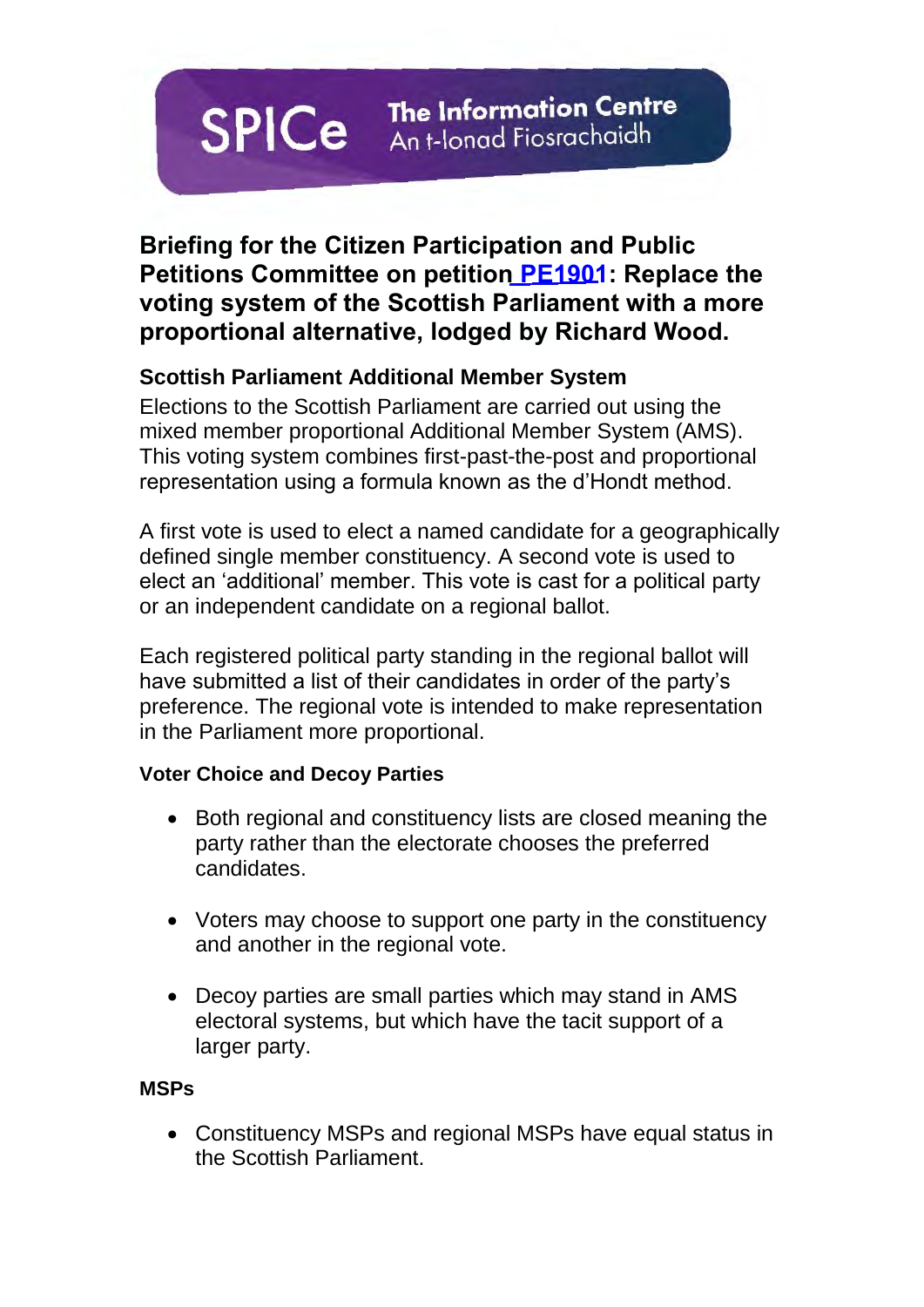- The different terms are used only to differentiate between the size of the geographical areas they represent and the way in which they were elected.
- MSPs are paid the same whether they represent a constituency or a region.

#### **Proportional Voting Systems**

- Single Transferable Vote (STV): Uses multiple-member electoral districts or regions with each voter ranking preferred candidates on a single ballot. Scottish local elections take place by STV. There is concern over the 'list order effect'.
- Open List Proportional Representation (Open List PR): Variant of party-list proportional representation where voters have influence over the preference order of party candidates.

## **List order effect**

- The names of candidates for elections in Scotland (and in the rest of the UK) are listed on the ballot paper alphabetically by surname.
- It has been suggested that candidates nearer the top of the list are more likely to selected. This is known as the 'list order effect'.
- The Session 5, the Standards, Procedures and Public Appointments (SPPA) Committee consulted on the "list order effect" in local elections as part of their scrutiny of the Scottish Elections (Reform) Bill. The committee concluded that there is evidence that the list order effect could be unfair on certain candidates. The committee recommended that the Scottish Government asks [the Electoral Commission to](https://www.electoralcommission.org.uk/who-we-are-and-what-we-do/our-views-and-research/our-research/ballot-paper-ordering-scottish-council-elections)  [consider again](https://www.electoralcommission.org.uk/who-we-are-and-what-we-do/our-views-and-research/our-research/ballot-paper-ordering-scottish-council-elections) local election ballot paper formats.
- The [Scottish Elections \(Reform\) Act 2020](https://www.legislation.gov.uk/asp/2020/12/contents) did not make changes to the list order on ballot papers in local elections

## **Scottish Government Action**

The Scottish Government's [Electoral Reform Consultation](https://www.gov.scot/publications/electoral-reform-consultation-analysis/pages/14/) Analysis (12 October 2018) received views relevant to this petition:

• Dissatisfaction with parties selecting regional list MSPs.